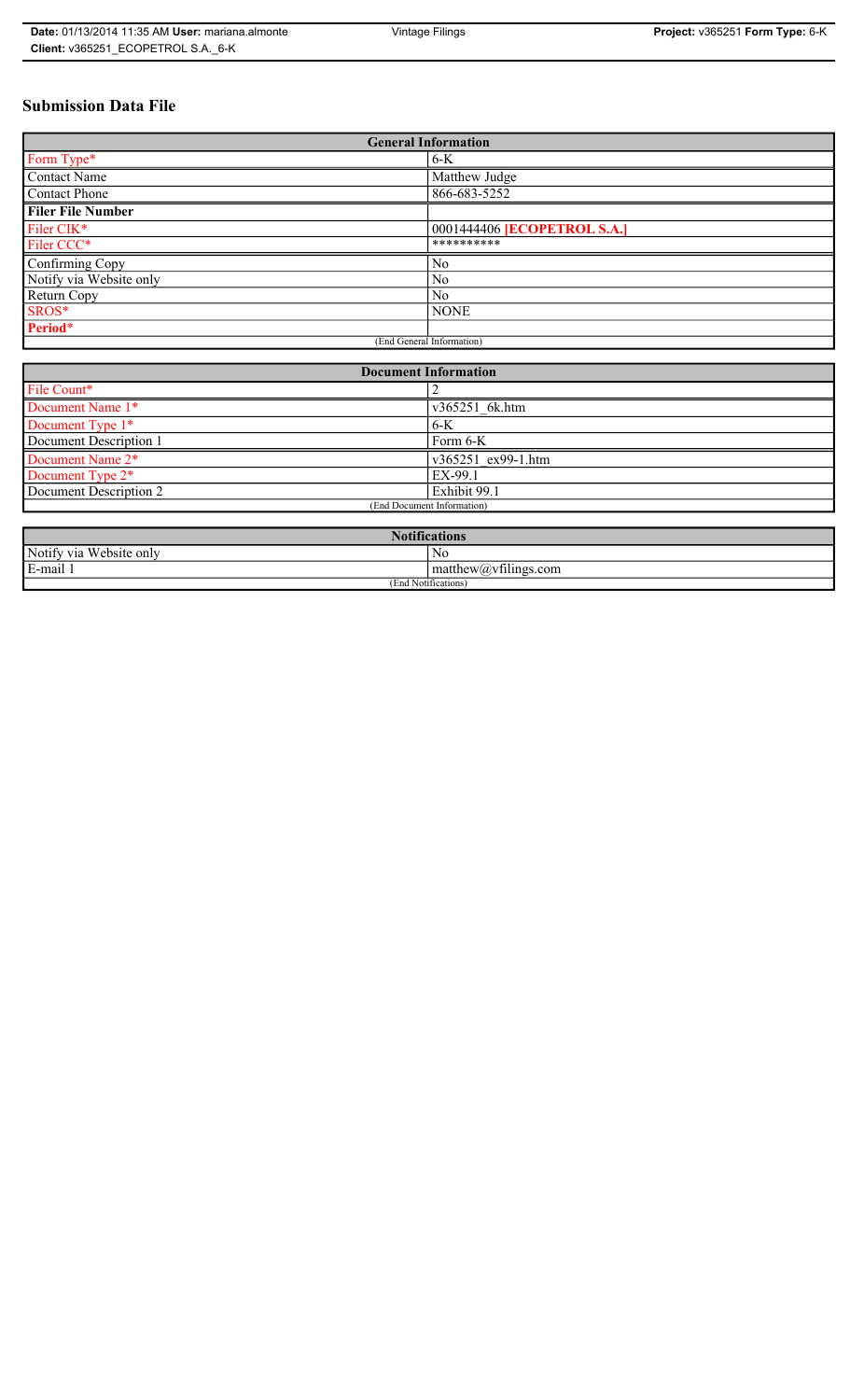## **SECURITIES AND EXCHANGE COMMISSION Washington, D.C. 20549**

#### **FORM 6-K REPORT OF FOREIGN PRIVATE ISSUER PURSUANT TO RULE 13a-16 OR 15d-16 OF THE SECURITIES EXCHANGE ACT OF 1934**

January, 2014

Commission File Number: 333-153452

**ECOPETROL S.A.**

*(Exact name of registrant as specified in its Charter)*

Carrera 7 No. 37 – 69 BOGOTA – COLOMBIA *(Address of registrant's principal executive offices)*

Indicate by check mark whether the registrant files or will file annual reports under cover Form 20-F or Form 40-F.

Form 20-F  $\boxtimes$  Form 40-F  $\Box$ 

Indicate by check mark if the registrant is submitting the Form 6-K in paper as permitted by Regulation S-T Rule 101(b)(1):

 $Yes$   $\Box$  No  $X$ 

Indicate by check mark if the registrant is submitting the Form 6-K in paper as permitted by Regulation S-T Rule 101(b)(7):

 $Yes$   $\Box$  No  $X$ 

Indicate by check mark whether by furnishing the information contained in this Form, the registrant is also thereby furnishing the information to the Commission pursuant to Rule 12g3-2(b) under the Securities Exchange Act of 1934.

 $Yes$   $\Box$  No  $X$ 

If "Yes" is marked, indicate below the file number assigned to the registrant in connection with Rule 12g3-2(b): 82- N/A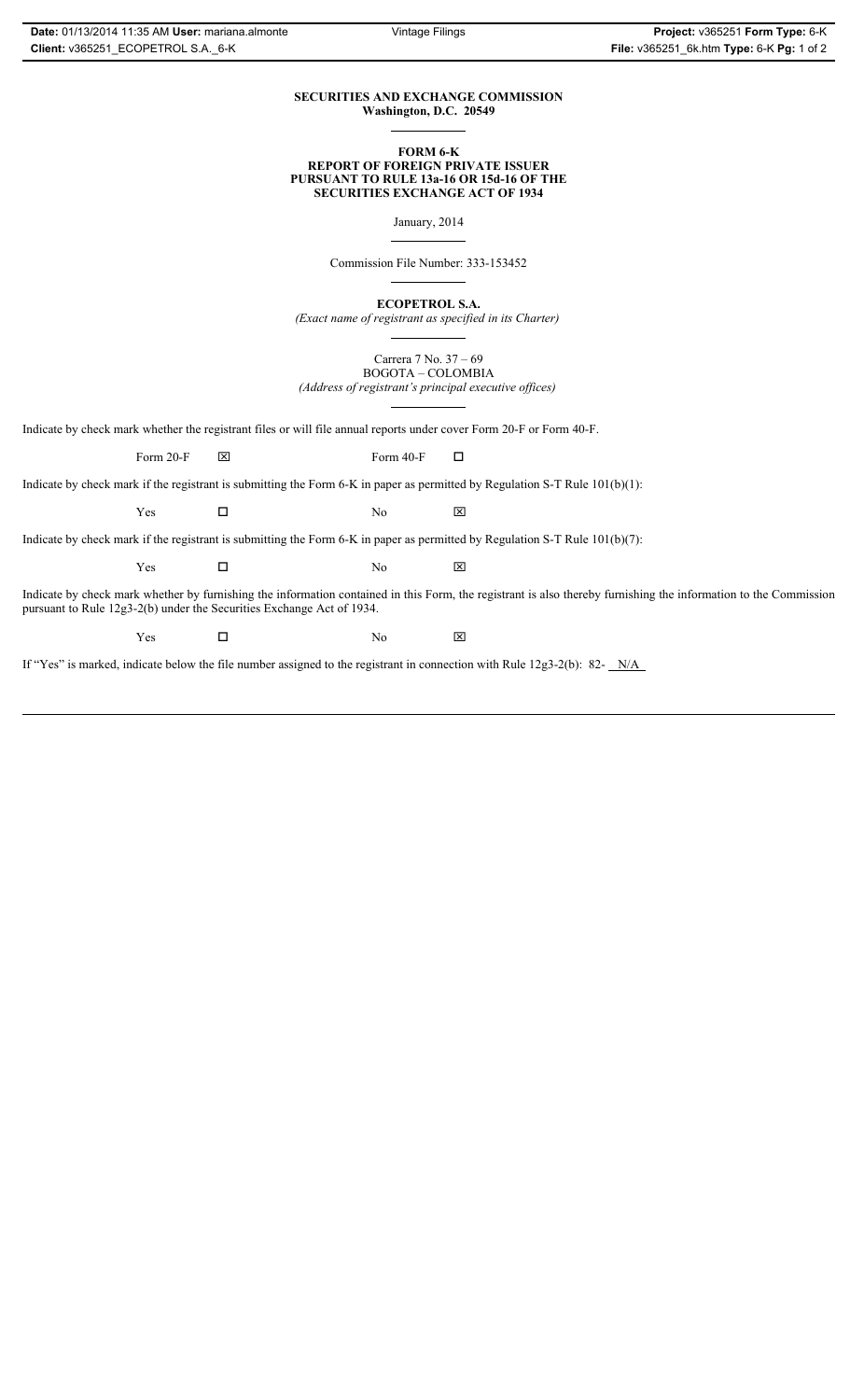# **SIGNATURE**

Pursuant to the requirements of the Securities Exchange Act of 1934, the Registrant has duly caused this report to be signed on its behalf by the undersigned, thereto duly authorized.

Date: January 13, 2014

Ecopetrol S.A.

By: /s/ Magda Manosalva Name: Magda Manosalva Title: Chief Financial Officer